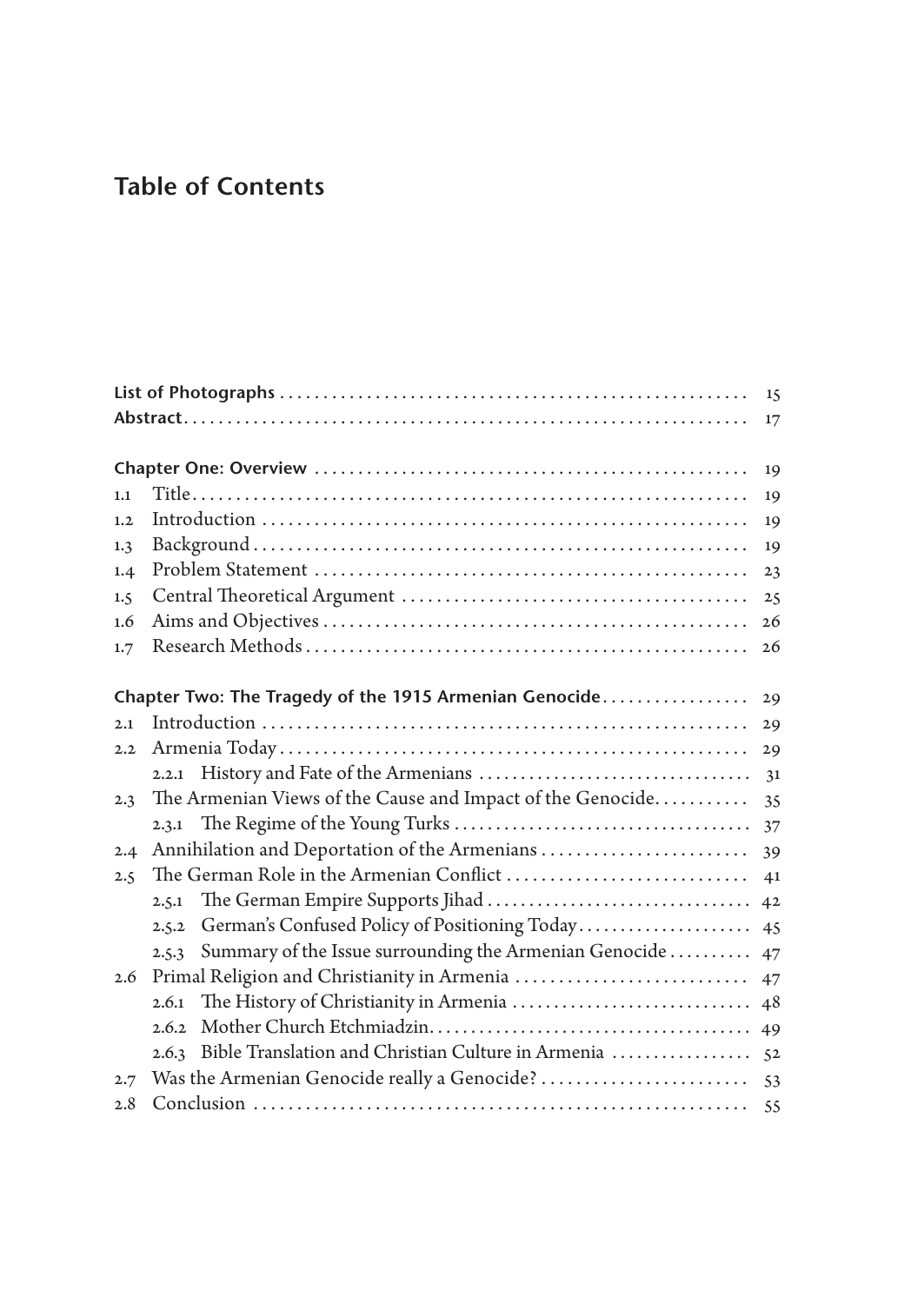|     | Chapter Three: The Holocaust, Cause and Impact of National Socialism       |    |
|-----|----------------------------------------------------------------------------|----|
|     |                                                                            | 57 |
| 3.1 |                                                                            | 57 |
| 3.2 | National Socialism as an Ideology and Pseudo-Religion                      | 57 |
| 3.3 |                                                                            | 60 |
|     | The Process of Coming to Terms with one's Past in the Soviet Zone<br>3.3.1 |    |
|     |                                                                            | 64 |
|     | The Process of Coming to Terms with the Past in Former<br>3.3.2            |    |
|     |                                                                            | 67 |
| 3.4 | The Blind Loyalty to Hitler's Religion, Transmission                       |    |
|     |                                                                            | 69 |
|     | 3.4.1 Transmission of Emotional Heritage through Perpetration  71          |    |
|     |                                                                            |    |
|     |                                                                            |    |
|     | Chapter Four: Theology, Reflection, Memory and Memorials                   | 75 |
| 4.1 |                                                                            | 75 |
|     | 4.2 Assmann's Communicative and Cultural Memory                            | 76 |
|     | 4.2.1 Assmann's Analysis and how Cultural Memory works                     | 77 |
|     | 4.3 Cultural Mnemonics as an Educational Memory in Judaism                 | 80 |
|     | 4.3.1 Eight Different Methods of Culturally Shaped Memory                  |    |
|     |                                                                            | 81 |
|     | 4.3.2 Memory and Remembrance in zkr as a Basic Category                    |    |
|     |                                                                            | 83 |
|     | 4.4 Remembrance and Memory in Christianity                                 | 87 |
|     |                                                                            | 88 |
| 4.5 | Function of Memory in Profane Monuments and Memorials                      | 91 |
|     |                                                                            | 92 |
|     |                                                                            | 95 |
| 4.6 |                                                                            | 98 |
|     |                                                                            |    |
|     | Chapter Five: The Armenian Genocide Memorial Complex Tsitsernakaberd 99    |    |
| 5.1 |                                                                            | 99 |
| 5.2 | The Site and Space of Remembrance, Resistance against Forgetting 101       |    |
| 5.3 |                                                                            |    |
| 5.4 |                                                                            |    |
| 5.5 |                                                                            |    |
| 5.6 |                                                                            |    |
| 5.7 |                                                                            |    |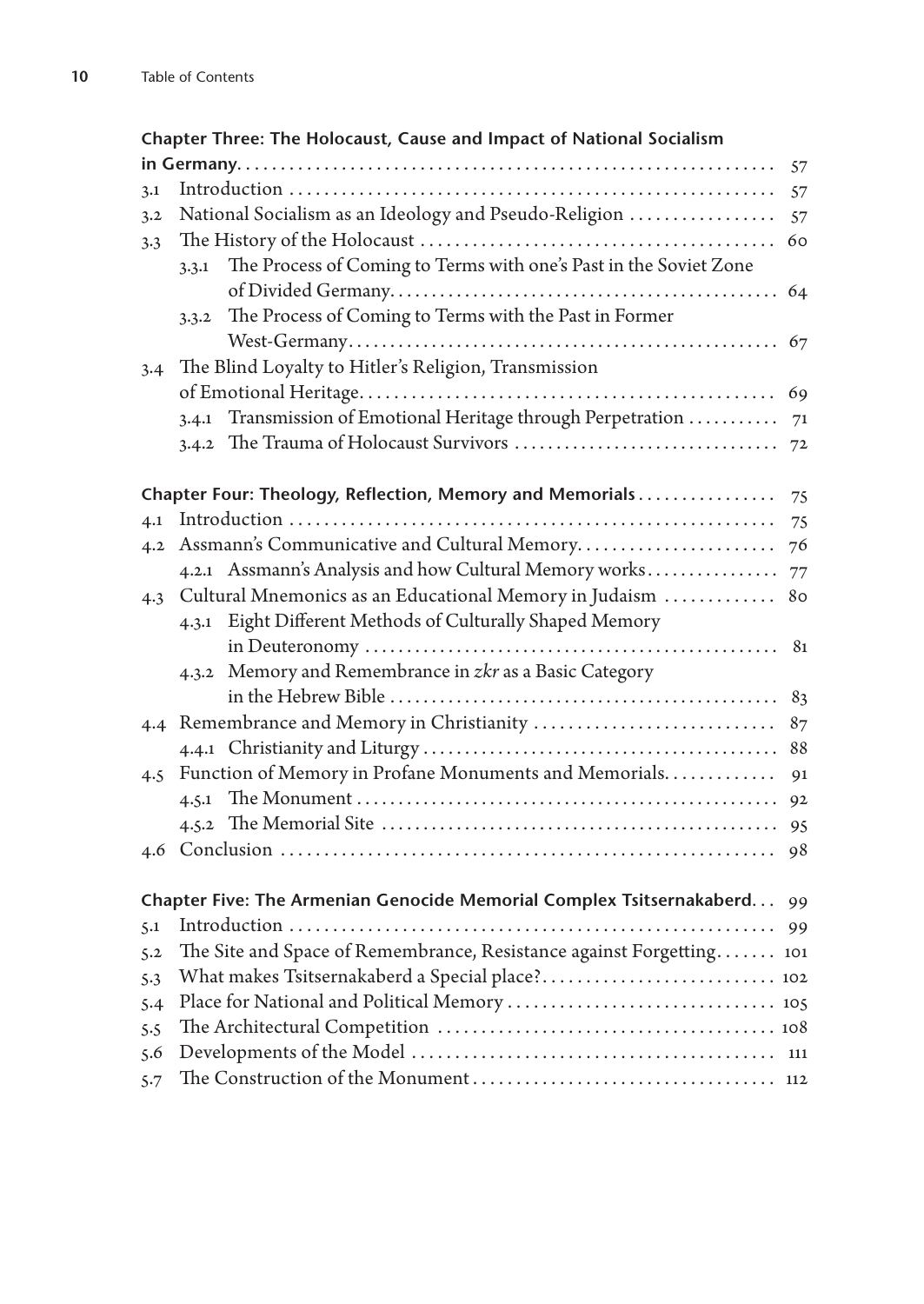|     | Chapter Six: An Analysis of the Monument and Memorial of Tsitsernakaberd. $117$ |  |
|-----|---------------------------------------------------------------------------------|--|
| 6.1 |                                                                                 |  |
| 6.2 |                                                                                 |  |
| 6.3 |                                                                                 |  |
| 6.4 |                                                                                 |  |
| 6.5 |                                                                                 |  |
| 6.6 |                                                                                 |  |
| 6.7 | The Wall of Memory, Commemoration Wall  129                                     |  |
| 6.8 |                                                                                 |  |
| 6.9 |                                                                                 |  |
|     | 6.10 The Armenian Genocide Museum-Institute  136                                |  |
|     |                                                                                 |  |
|     |                                                                                 |  |
|     |                                                                                 |  |
|     |                                                                                 |  |
|     | Chapter Seven: The Exhibition of the Armenian Genocide Museum 145               |  |
| 7.1 |                                                                                 |  |
| 7.2 | The Topical Presentation of the Experience of Persecution                       |  |
|     |                                                                                 |  |
| 7.3 | The Turn from Propaganda and Disparagement to Genocide 151                      |  |
| 7.4 | The Massacres, Murder of Families, Deportations and the Destruction             |  |
|     |                                                                                 |  |
| 7.5 | Reflections on the Construction of the Monument Exhibition  163                 |  |
|     |                                                                                 |  |
| 8.1 |                                                                                 |  |
| 8.2 | The Idea for a Memorial Site for the Jews Who Lost Their Lives 168              |  |
| 8.3 | The Zionist Founding Model and its Relationship to the Old Testament 172        |  |
| 8.4 | Holocaust Memory and Traditional Characteristics                                |  |
|     |                                                                                 |  |
| 8.5 | The Holocaust Survivors in Conflict with Heroism                                |  |
|     |                                                                                 |  |
|     | Chapter Nine: Yad Vashem - the Culture of Remembrance and Monuments 185         |  |
| 9.1 | Introduction: Israeli Culture of Remembrance in Terms 185                       |  |
| 9.2 |                                                                                 |  |
| 9.3 | The Name Yad Vashem and its Special Location  190                               |  |
| 9.4 | The neighbourhood of Yad Vashem, the National Cemetery                          |  |
|     |                                                                                 |  |
|     |                                                                                 |  |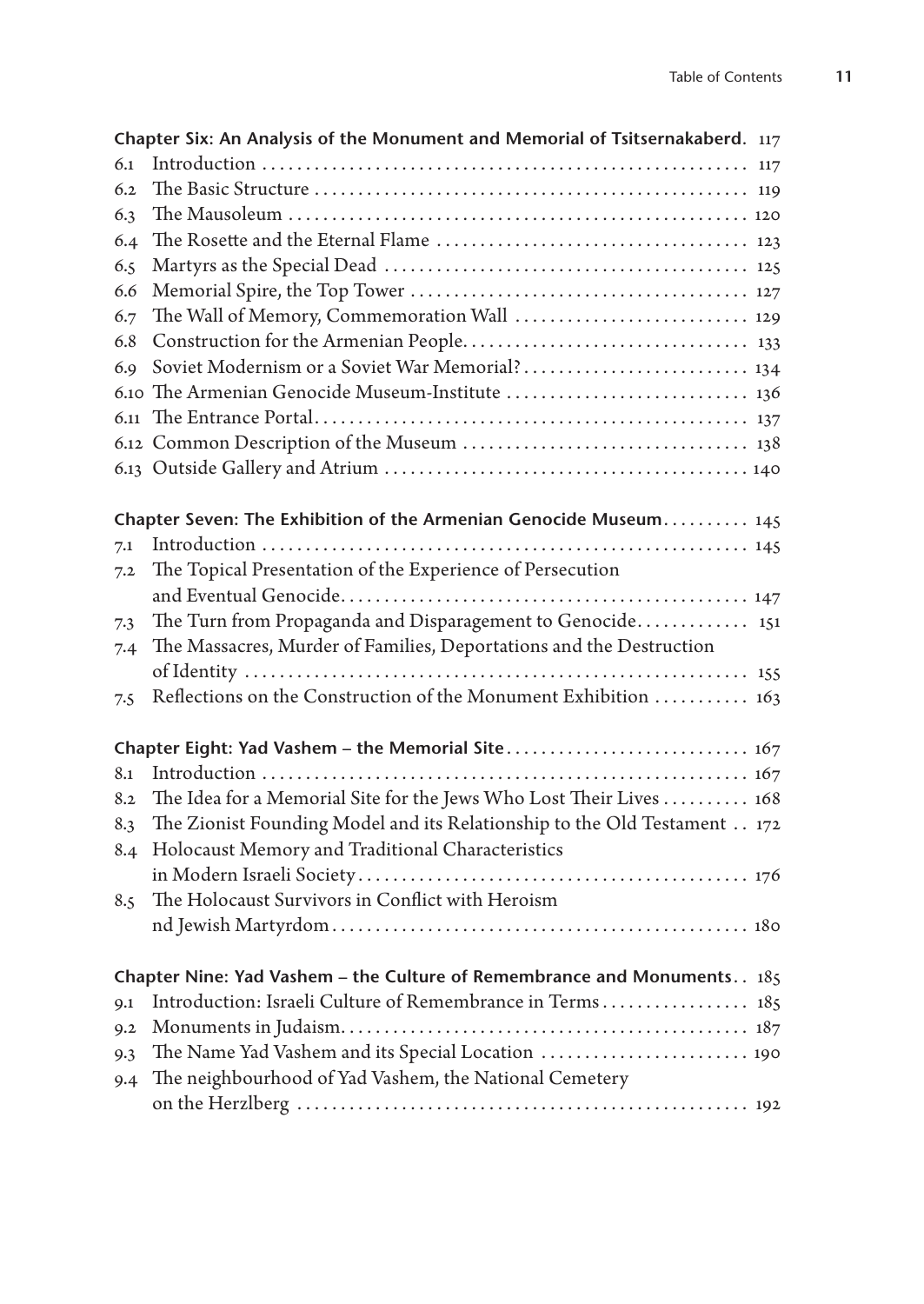|  | 9.5 A Short Analysis of Yad Vashem, the Memorial Complex 194             |
|--|--------------------------------------------------------------------------|
|  |                                                                          |
|  |                                                                          |
|  |                                                                          |
|  |                                                                          |
|  | 9.5.5 Monument of Heroism and Resistance on the Campus of Yad Vashem 198 |
|  | 9.5.6 Monument to Jewish Soldiers and Partisans                          |
|  |                                                                          |
|  |                                                                          |

## **Chapter Ten: Monuments, Memorials and the Museum**

|      | on Yad Vashem Campus with the Topic of the Shoah  205                                                                   |
|------|-------------------------------------------------------------------------------------------------------------------------|
|      |                                                                                                                         |
|      | 10.2 Monument to the Prisoners in the Concentration Camps 206                                                           |
|      |                                                                                                                         |
|      |                                                                                                                         |
|      | 10.5 Memorial for the Destroyed Jewish Communities in Europe 209                                                        |
|      |                                                                                                                         |
|      |                                                                                                                         |
|      |                                                                                                                         |
|      |                                                                                                                         |
|      |                                                                                                                         |
|      |                                                                                                                         |
|      | 10.10 Summary and Comparison of the Memorial Sites Tsitsernakaberd                                                      |
|      |                                                                                                                         |
|      |                                                                                                                         |
|      |                                                                                                                         |
|      |                                                                                                                         |
|      |                                                                                                                         |
|      |                                                                                                                         |
| 11.3 | The Problem of Sources and Need for Further Research                                                                    |
|      |                                                                                                                         |
|      | 11.4 Reflections on the Holocaust in Light of the Armenian Genocide  228                                                |
|      | 11.5 Reflecting on Memorials and Remembrance  230                                                                       |
|      |                                                                                                                         |
|      |                                                                                                                         |
|      |                                                                                                                         |
|      |                                                                                                                         |
|      |                                                                                                                         |
|      |                                                                                                                         |
| 1.1  | Individual memory and the episodic, autobiographical features  237<br>The Fathers of collective and cultural Memory 238 |